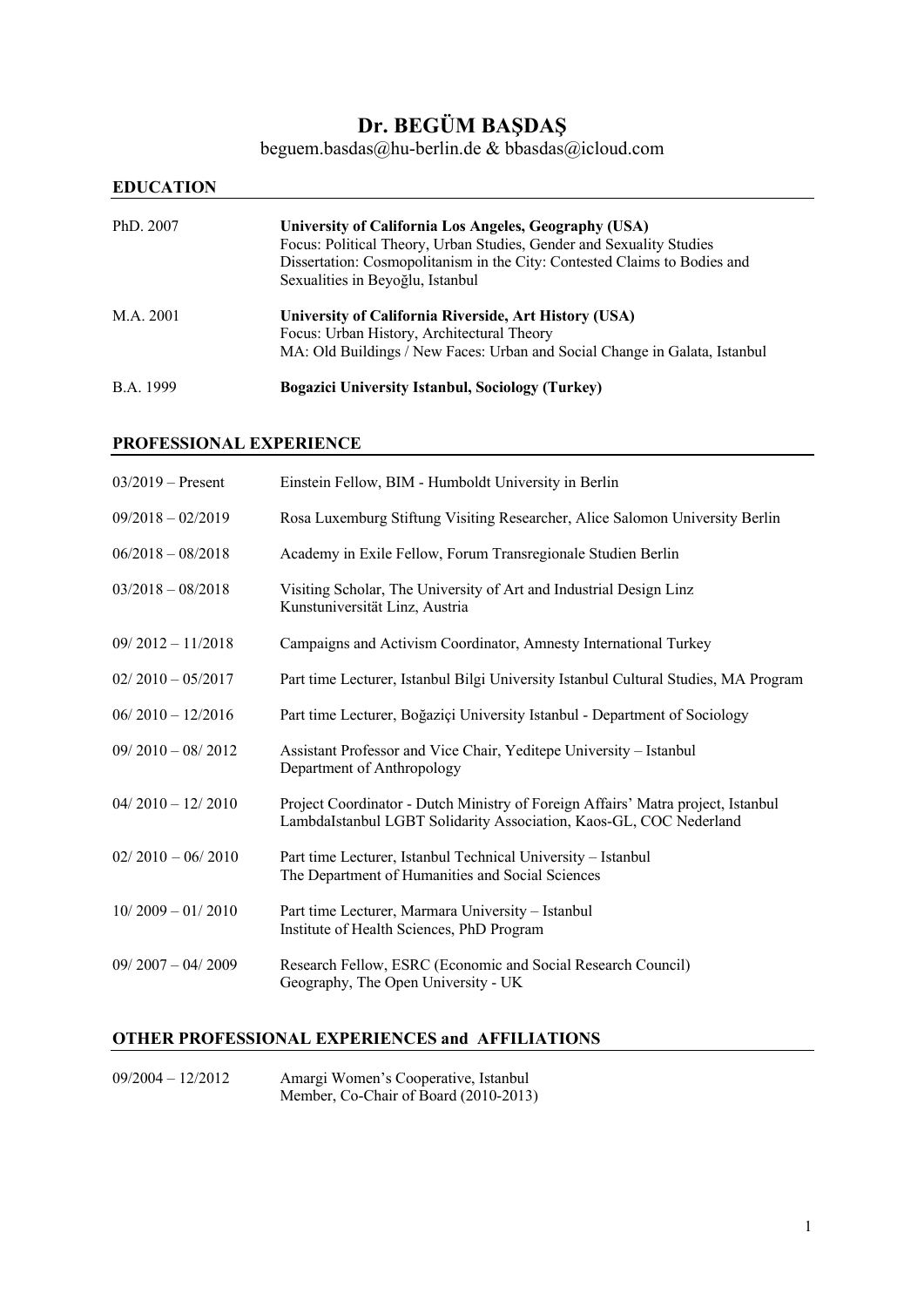| $03/2008 - 06/2009$ | Centre for Citizenship, Identities and Governance, The Open University - UK<br>Affiliate Member                                                                                                                                               |
|---------------------|-----------------------------------------------------------------------------------------------------------------------------------------------------------------------------------------------------------------------------------------------|
| 05/2008             | Co – organizer with Dr. Veronica Della Dora, Geography Department, Bristol<br>Landscapings: Iconographies and Beyond<br>International Symposium in honour of Denis E. Cosgrove<br>Geography Department, University of California, Los Angeles |
| 10/2007             | Co – organizer with Prof. Patricia Morton, History of Art Department, UCR<br>Ambivalent Geographies: Empire and Histories of Architecture<br>International Symposium, University of California, Riverside                                     |
| 11/2005             | Aural Performance "Femme Strolls"<br>Art walk exhibition <i>strange strolls</i> curator, Perdita Phillips<br>Moores building Contemporary Art Gallery, Fremantle - Australia                                                                  |
| $08/1998 - 08/1999$ | Ahmet San Productions: Concert and Event Promoting                                                                                                                                                                                            |

## **LANGUAGE SKILLS**

Turkish (Native Language), English (Fluent), Modern Greek (B1), German (A1)

#### **PUBLICATIONS - peer reviewed articles**

Begüm Başdaş, "Ne Ayrıldık Ne Kavuştuk: Biter mi hiç Beyoğlu?" Beyondİstanbul, (November 2020). (on gender and urban use of public space in Beyoğlu-İstanbul)

Begüm Başdaş, "Nowhere Safe: Asylum Seekers Trapped in the EU-Turkey Deal," Snapshot Analyses on the "Refugee Deal": Four Years After the EU-Turkey Statement, MERGE Network and BIM. (May 2020)

Begüm Başdaş, "Unity in Rupture: Women against the coup attempt in Turkey" Special Forum: Feminist Perspectives on the 2016 Military Coup Attempt and its Aftermath in Turkey" *Journal of Middle East Women's Studies* 13(1): 186-188, (2017).

Begüm Başdaş, "Başka bir yöne, kenarlardan aşağılara, oradan içeriye: Jack Halberstam ile bir buluşma", *Queer+,* 2015. (interview with queer theorist Jack Halberstam)

Begüm Başdaş, "Locating 'queer' politics within social movements in Turkey" in *Regional Network Against Homophobia: LGBT Network in the Middle East, Balkans, and Caucasia*, Ayrinti: Ankara, (2011).

Begüm Başdaş "Kadinlarin Haritasi: toplumsal cinsiyet, kamusal alan, ve farkliliklarin merkezi Beyoglu" *Cinsiyet ve Mimarlık Dosyası*, TMMOB Mimarlar Odası Ankara Subesi (April 2010). ("Women's map: gender, public space and Beyoğlu as the center of difference")

Begüm Başdaş, "Memory, Image and the Cosmopolitan Past" in *Visual and Historical Geographies: Essays in honour of Denis E. Cosgrove*, 42, *Historical Geography Research Series*, Royal Geographical Society – Institute of British Geographers (2010).

Veronica Della Dora, Begüm Başdaş and Susan Digby (eds.) *Visual and Historical Geographies: Essays in honour of Denis E. Cosgrove*, 42, *Historical Geography Research Series*, Royal Geographical Society – Institute of British Geographers (2010).

Gillian Rose, Monica Degen and Begüm Başdaş, "More on 'big things': building events and feelings" *Transactions of the Institute of British Geographers*, Vol. 35 Issue 3 Pages 334-349 (2010).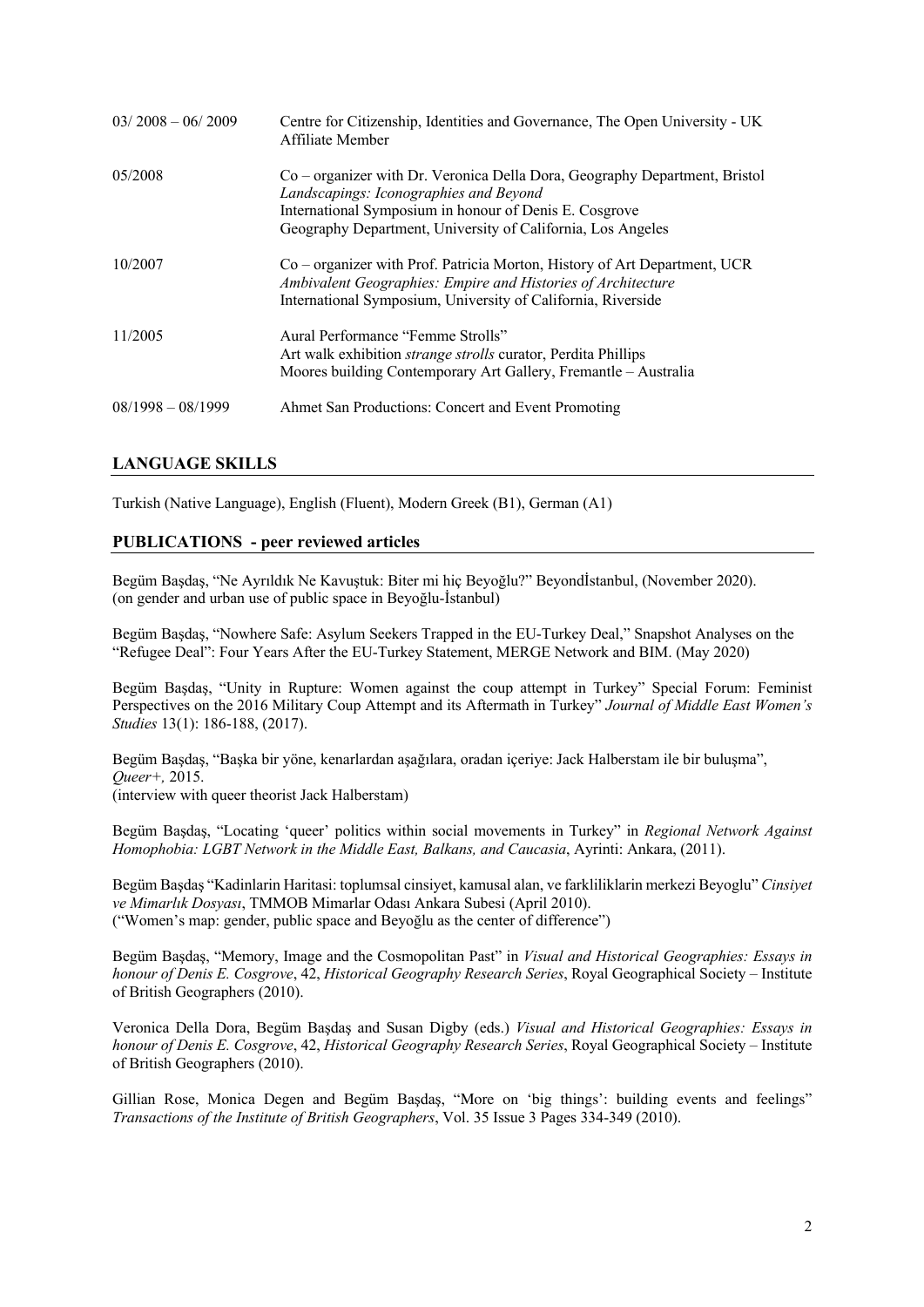Monica Degen, Gillian Rose and Begüm Başdaş, "Bodies and everyday practices in designed urban environments", *Science Studies, Special Issue*, (2010).

Gillian Rose, Begüm Başdaş and Monica Degen, "Using the web to disseminate research on urban spatialities" *Geography Compass*, Vol. 4 (September 2009).

#### **OTHER PUBLICATIONS – Essays and articles (Content info in English provided for articles due to challenges in translation)**

Begüm Başdaş, "Hayatı Devlete Tek Etmek: Emin miyiz?" *Gazete Duvar* 18 March 2021. (on the anniversary of the EU-Turkey Statement on Migration)

Begüm Başdaş, "Olağanüstü Halde Asılı Kalmak: Gelecek Zaman Kipinde Vatandaşlık" *Gazete Duvar* 18 December 2020.

(on 18 December International Migration Day)

Begüm Başdaş, "Moria Avrupa'nın ve dünyanın sınırında bir yangın" *Gazete Duvar* 17 September 2020. (on the aftermath of the fire in Moria refugee camp in Greece)

Begüm Başdaş, "Başkalarının çocukları ve mazeretlerimiz" *Gazete Duvar* 22 April 2020. (on EU Migration policies and refugee children)

Begüm Başdaş, "Avrupa adalardaki bütünleme sınavından da kaldı" *Gazete Duvar*, 2 March 2020. (on EU Migration policies)

Begüm Başdaş, "Avrupa ve Göç Politikaları Gelme, Ne Olursan Ol Yine Gelme!" *Kaos GL Dergisi* No: 171 March - April, 2020 (on EU Migration policies and LGBTI+ refugees)

Begüm Başdaş, "Adalarda sıkışan hayatlar ve yok sayılan mülteci çocuklar" *16 Punto*, January 2020. (on the condition of refugees on the Greek islands)

Begüm Başdaş, "Yunanistan'da kapalı kamplar ve hızla yükselen mülteci karşıtlığı" *16 Punto*, December 2019. (on the migration policies of Greece)

Begüm Başdaş, "Yunanistan Hükümeti Ne Yaptığını biliyor mu?" *16 Punto*, December 2019. (on the migration policies of Greece)

Begüm Başdaş, **"**Türkiye ve Yunanistan arasında sıkışan hayatlar" *Taz Gazete*, 7 October 2019. (on the conditions of refugees in Greek islands)

Begüm Başdaş and Milena Buyum, "The LGBTI Rights Struggle Continues in Turkey," *Amnesty International Blog* 5 July 2016

*Begüm Başdaş, "Yeni nesil için yeni feminizm: GAGA", Kaos GL Dergisi,* November-December, No: 133, 2013. (Book Review of Jack Halberstam's *Gaga Feminism: Sex, Gender, and the End of Normal*)

Begüm Başdaş, "Şimdi Ne Olacak?" *Kaos GL Dergisi*, September-October No: 132, 2013. (on the aftermath of Gezi Park Protests and LGBTI rights)

Begüm Başdaş and Gülkan, "Feminizm ve Queer'e dair gullümlü bir muhabbet," *Kaos GL Dergisi*, May-June, No: 130, 2013. (on the intersections of queer theory and feminism)

#### **Medyascope TV Program "On the Move with Begüm Başdaş"**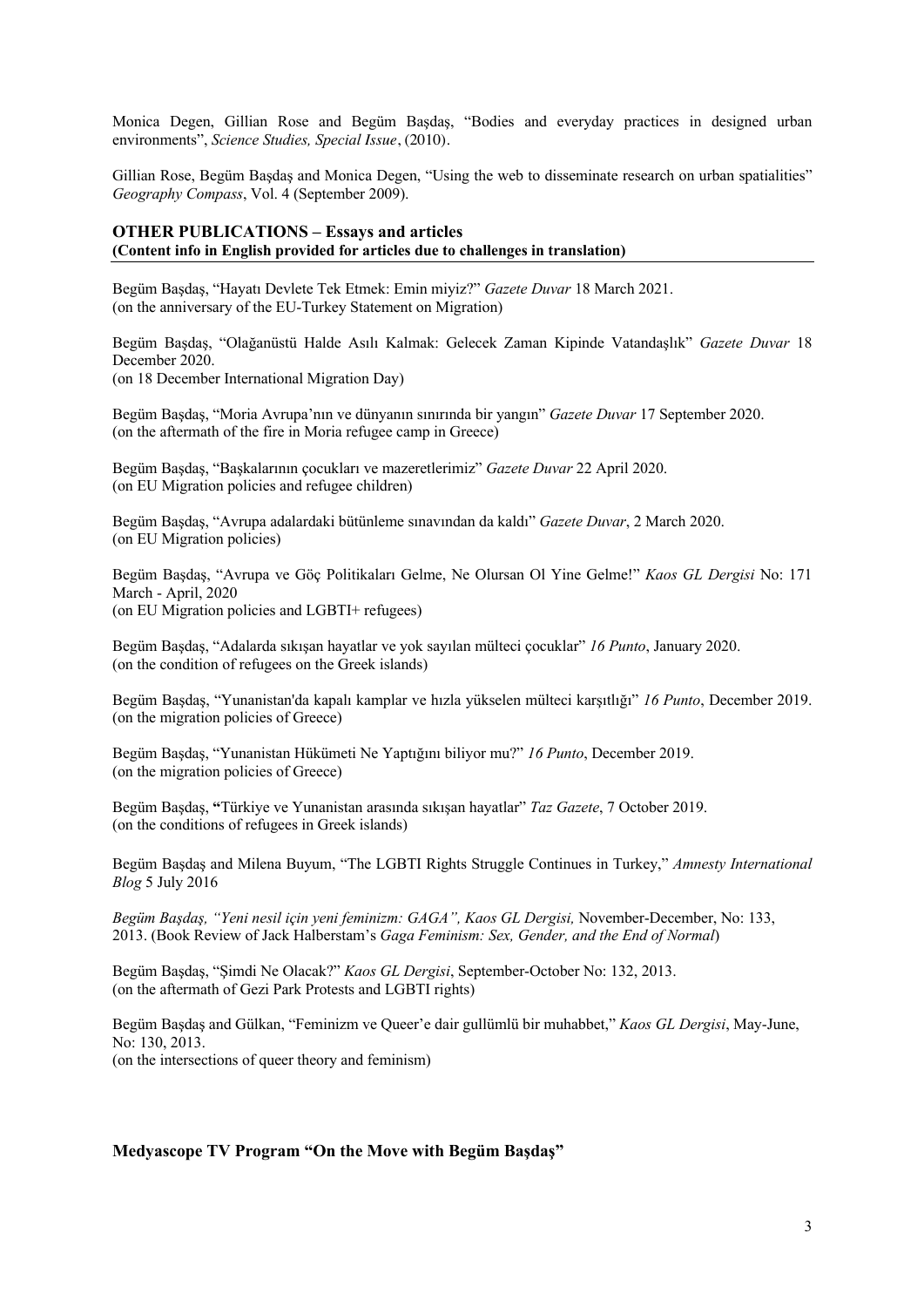#### **(Content info in English provided for each program due to challenges in translation)**

28 March 2021 "Refugees Trapped in Bosnia" with journalist Franziska Grillmeier and documentary photographer Vincent Haiges: https://youtu.be/DZhT1L5L4Yg

14 March 2021 "18 Mart AB-Türkiye Mutabakatının Gölgesinde Mülteciler" with Esin Bozovalı and Müge Dalkıran: https://youtu.be/XdrNLT7Qcso (on the anniversary of EU-Turkey Statement)

28 February 2021 "İstanbul'un Hayaletleri: Güvencesizliğin kıyısında Afganlar" with Didem Danış and Sibel Karadağ: https://youtu.be/jUSEuDno5GY (on the report published by GAR "Ghosts of Istanbul: Afghans at the Margins of Precarity")

14 February 2021 "Aşkın L\* hali" with Karin Karakaşlı and Aylime Aslı Demir: https://youtu.be/s3oe4DDsNn4 (on the journey of the book series on lesbian and bisexual women's stories)

31 January 2021 "Feminist Yolculuk, Queer Yoldaşlık" with Sibel Yardımcı and Gülkan Noir: https://youtu.be/MnydCS0llWc (on Feminist journey and Queer bonds)

17 January 2021 "Trump'ran sonra ABD'nin göç politikaları" with Prof. Filiz Garip: https://youtu.be/mErg6f8npH0 (on post-Trump USA migration policies)

3 Januarry 2021 "Long State of Emergency for Refugees in Greece" with journalist Franziska Grillmeier: https://youtu.be/hd4wRbvFKx4

20 December 2020 "Search and Rescue: Lifesaving Operations at the Mediterrenean" with Hannah Wallace Bowman from MSF: https://youtu.be/AYG7wsQeDY

6 December 2020 "Göçün Queer Halleri" with Dr. Yener Bayramoğlu: https://youtu.be/irLE6AL7zpI (on Queer migration in Germany)

22 November 2020 "Berlin'in 'Yeni Dalga' Sanatçıları" with artist Özlem Sarıyıldız: https://youtu.be/obdvMG8zLRA (on new wave migration of artists in Germany from Turkey)

8 November 2020 "Right-wing populism and anti-migration politics in Europe" with journalist Daniel Trilling: https://youtu.be/VwEkUzYOtZc

25 October 2020 "Koronavirüs günlerinde dönüşen seyahat pratikleri" with researcher Saadet Özen: https://youtu.be/jl5EjjAcSy0 (on the new mobilities paradigm and coronavirus)

11 October 2020 "AB Göç Paktı ve Türkiye'nin masadaki yeri" with Dr. Orçun Ulusoy: https://youtu.be/ygQBzCUdtIo (on EU Migration Pact and Turkey)

#### **SELECTED TALKS and RESEARCH PRESENTATIONS**

02/2021 "Feminist queer aktivizm'de cinsellik, arzu ve şiddet politikaları" ("Politics of sexuality, desire and violence in feminist queer activism") Feminist Mekân Cuma Buluşmaları

01/2021 "Why use matters: ethics, responsibilities and anxieties of the activist academic" Keynote lecture in Feminist and Queer Solidarities beyond Borders Workshop

11/2020 "Trapped on the Greek Islands: Refugee Lives at the Margins of Europe" Lecture Series on Mobility, Activism and Politics by Einstein Fellows Research Group, Humboldt University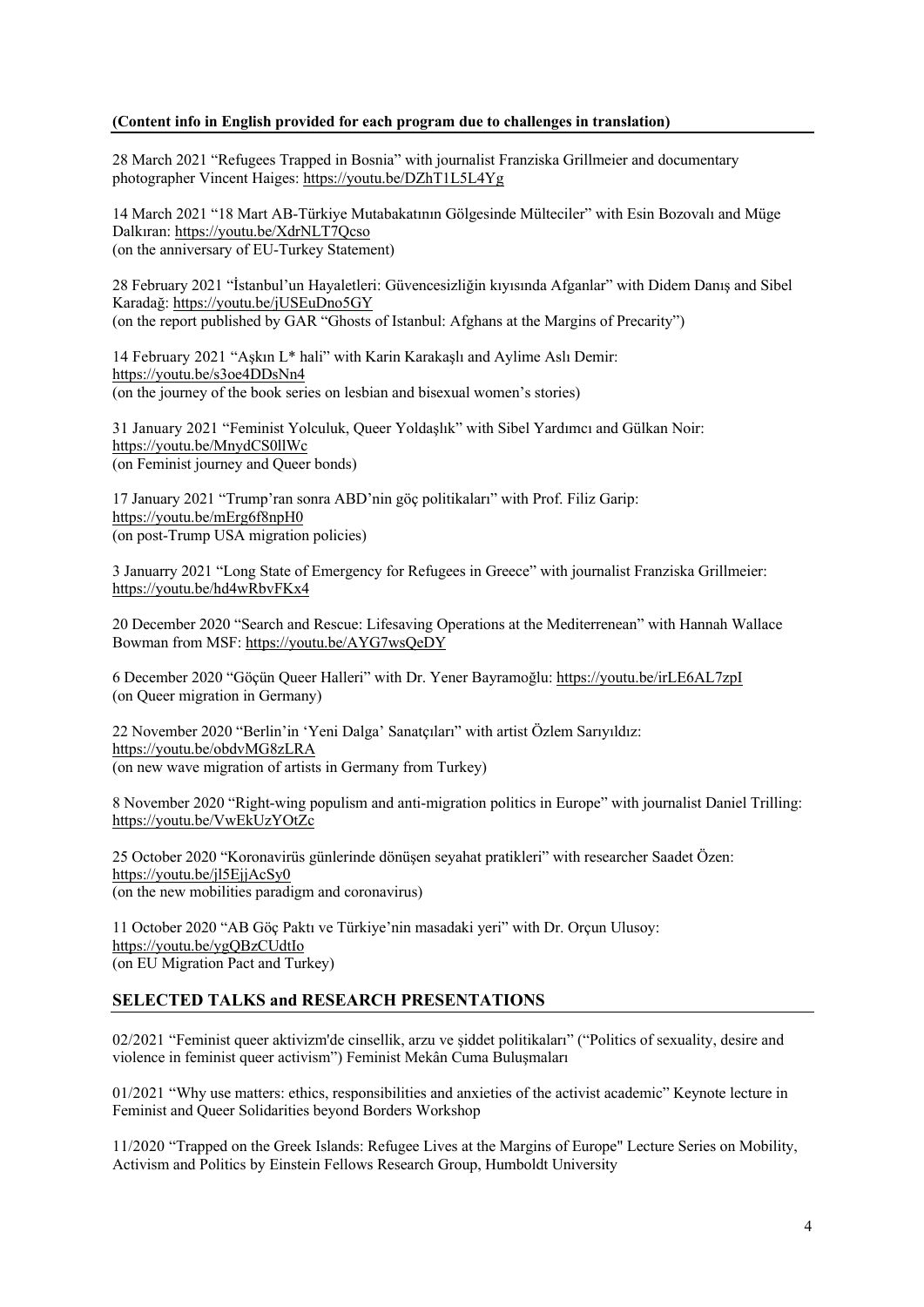11/2020 "Limits of Citizenship and Refugee Rights" Discrimination Against Non-Citizens 2nd International Conference On Discrimination, organized by Association for Monitoring Equal Rights

10/2020 "Yunanistan adalarında sığınmacıların hayatta kalma mücadelesi ve dayanışma pratikleri," ("The practices of survival and solidarity among asylum seekers on the Greek islands") Gender Equality for Green Politics Conference, Women in Power.

10/2020 "Spaces of Injury: Rethinking queer research methodologies in refugee studies" Panel: Queer Refugees/Queering Refugee Studies, Unsettling Borders 2020 Conference, Center for European Studies at University of North Carolina at Chapel Hill

07/2020 "Trapped at the borders: Spatial Politics of Solidarity and Care in Lesvos, Greece" Transnational Feminist Dialogues in Times of Corona Crisis, Freie University

06/2020 "Yollardayım: Queer Sığınma ve Göç Hikayeleri" ("I am on the move: queer asylum and migration narratives") Pride Week İstanbul

05/2020 "Radical Care in the Pandemic" Goldsmiths VC 'Contakt' Collective

02/ 2020 "Queer Resistance and Spaces of Hope: Politics of Gender, Sexuality and beyond in Turkey" Lecture Series on Mobility, Activism and Politics by HU Einstein Fellows Research Group.

05/2019 "Homes in Making: Queering Migrant Spaces in Berlin and İstanbul" We The City – Plurality and Resistance in Berlin and İstanbul, Berlin

02/2019 "Is love still possible: Queering politics in Turkey" Jour Fixe - Turkey in the 21st Century, Humboldt University, Berlin

06/2018 Let's Talk about Turkey: Defending Human Rights in a Climate of Fear, Rosa Luxemburg Stiftung Berlin

05/2018 "Academic Freedoms at Risk: A Global Challenge beyond the Universities" Struggling for Academic Freedom in Times of Oppression, Goethe University Frankfurt

07/2017 "Surda Zorla Tahliye ve Mülksüzleştirme," ("Forced Evictions and Dispossession in Sur District") Conference/Forum: Sur'da Mülksüzleştirme ve Zorunlu Göç: Yaptıklarımız, Yapamadıklarımız, Yapacaklarımız, İstanbul

03/2017 "Refugee Rights in Europe," AFS Volunteers Refugee Rights Conference, İstanbul

12/2016 "Uluslararası Seks İşçiliği Politikaları ve Savunuculuk," ("International Politics and Advocacy on Sex Work") Gökkuşağı Söyleşileri: Bildiğin İşçilerden Değilim, Kocaeli

12/2016 "No Safe Refuge: Refugees and Asylum Seekers in Europe," Arel University, İstanbul

05/2016 "Jack Halberstam and Queer" KAOS-GL Queer Lectures – Ankara University

04/2016 "Global Crises in Human Rights: Refugees and Asylum Seekers," Initiative of Freedom of Expression, 9<sup>th</sup> International Istanbul Gathering

04/2016 "Mekan ve Temas: Mücadelenin Queer Olasılıkları" SPOD V. Spring Seminars

02/2016 "Gendered perspectives on refugee rights in Turkey," Co-Opinion, Regional Development, Refugee Crisis, and Youth Unemployment Workshop, Gaziantep

02/2016 "Toplumsal Cinsiyet Sohbetleri" ("Gender Talks"), Women of Northern Forest Defense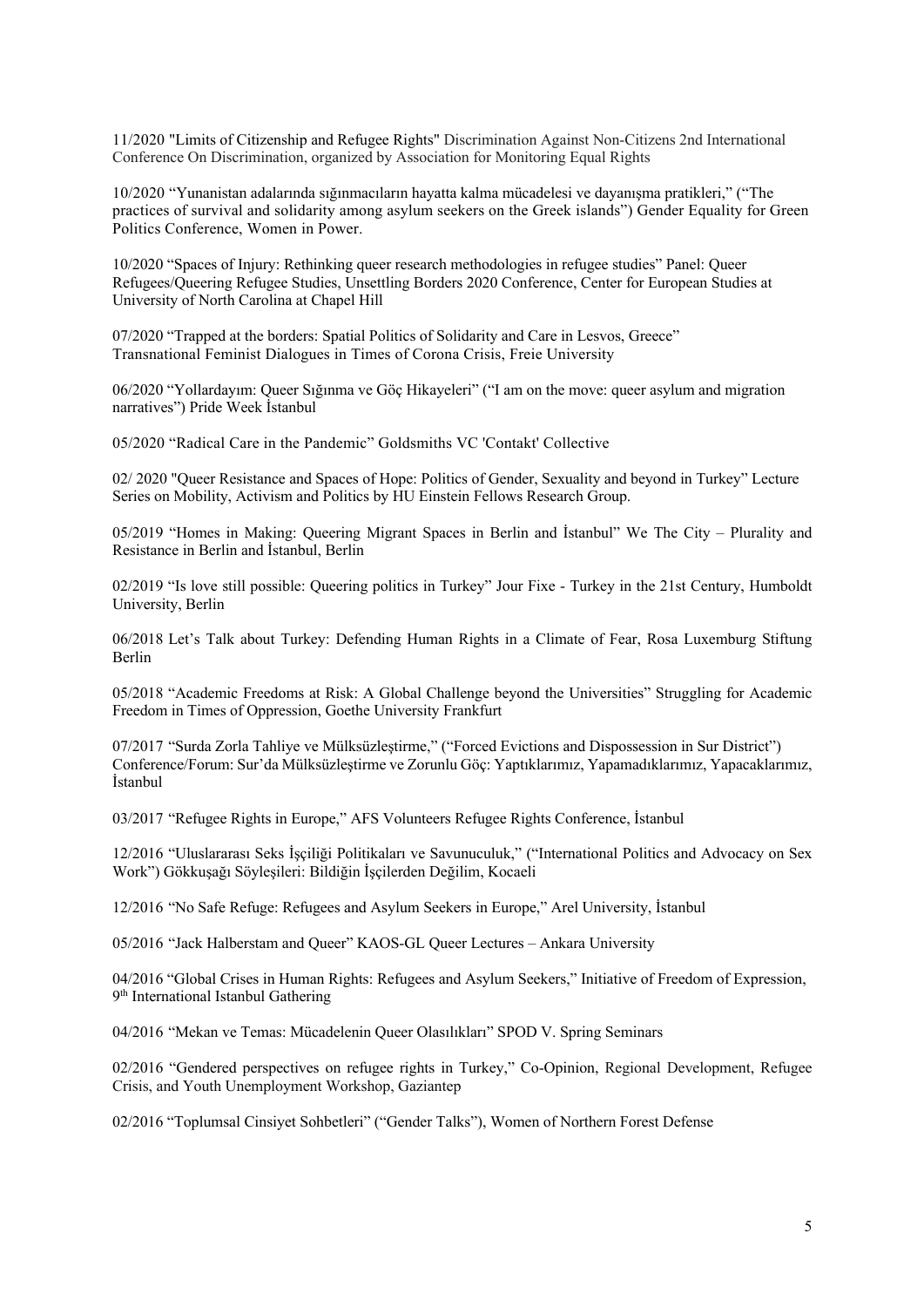11/2015 "Kadına Yönelik Şiddetle Mücadele" ("Combatting Violence against Women"), International Republican Institute Women's Participation in Policits in Turkey.

11/2015 "Feminizm, Cinsellik ve Cinsel Haklar" ("Feminism, Sexualith and Sexual Rights"), TAPV Conference on Sexual and Reproductive Rights.

07/2015 "Queer assemblages of protest: rethinking Gezi Park protests" International Conference of Critical Geography, Ramallah-Palestine.

06/2015 "Sex and Capitalism," 9th European Feminist Research Conference Key Note Lecture, Lapland-Finland.

02/2015 "Varlıklar arasında Çokluk" Baki Koşar Hate Crimes, İzmir.

11/2013 "Feminizm ve Hayellenme Halleri" VI. Ulus Baker Buluşması, Orta Doğu Teknik Üniversitesi.

05/2013 Discussant on "Contradictions of Sexual Citizenship Claims and Reproductive Rights in Transnational Context" by Nancy A. Naples and Mary Bernstein, Gender and Women Studies Forum, Sabanci University.

04/2013 "Kentin Cinsiyetine Queer Müdahaleler" Ankara Üniversitesi Kadın Çalışmaları Yüksek Lisans Programı, Queer Çalışmaları Dersi.

04/2013 "Found in Translation: Performing Queer Injuries and Desires" Annual Association of American Geographers Conference, Los Angeles.

 $03/2013$  "2<sup>nd</sup> wave feminist movement, sexuality and interactions between the LGBT and feminist movements in Turkey" (with Ayse Gul Altinay) Grounding Cosmopolitanism Conference, Bahcesehir University.

11/2012 "Feminist Ethnology: intersectional approaches to research and methodology" Bremen University, Institute of Cultural Studies and Cultural Anthropology.

06/2012 , "Consumption & Entertainment in Beyoğlu" International Faculty Development Seminar, Ciee Study Center – Koc University.

05/2012 "Feminist Publics and Queer Injuries: performing sexualities in Istanbul's streets" Center for Advanced Studies, Ludwig Maximilians University, Munich

04/2012 Invited Lecture on "Everyday Life" at Cultural Studies Seminar, Bilgi University

02/2012 "sexual publics and feminist politics: re-formulating women's subjectivities in contemporary Turkey" Annual Association of American Geographers Conference, New York.

12/2011 "Sexuality and Cosmopolitanism" Cultural Studies Speaker Series, Sabanci University.

11/2011 "Istanbul Sokaklarinda Kadinin Yeri Neresi?" SALT Istanbul 90 Lecture Series.

05/2011 "Anayasa ve Siddet" Gender and Women Studies Forum, Sabanci University.

01/2011 "Toplumsal Cinsiyet ve Mekan" Faculty of Fine Arts and Design, Izmir University of Economics.

07/2009 "Women's narratives on gender and sexuality in Istanbul" McGhee Centre - Georgetown University.

11/2008 "Cosmopolitanism and indifference women's everyday narratives on sexuality and gender in Beyoglu, Istanbul" Department of Geography Seminar Series, University of Bristol.

11/2008 "Experiencing Urban Space"Urban MultipliCITIES Conference, Queen Mary University, London, with Prof. Gillian Rose.

10/2008 "'Is Beyoglu a liberated place?': sexuality, gender, and cosmopolitanism in Istanbul's streets" Department of Geography Seminar Series, University of Sheffield.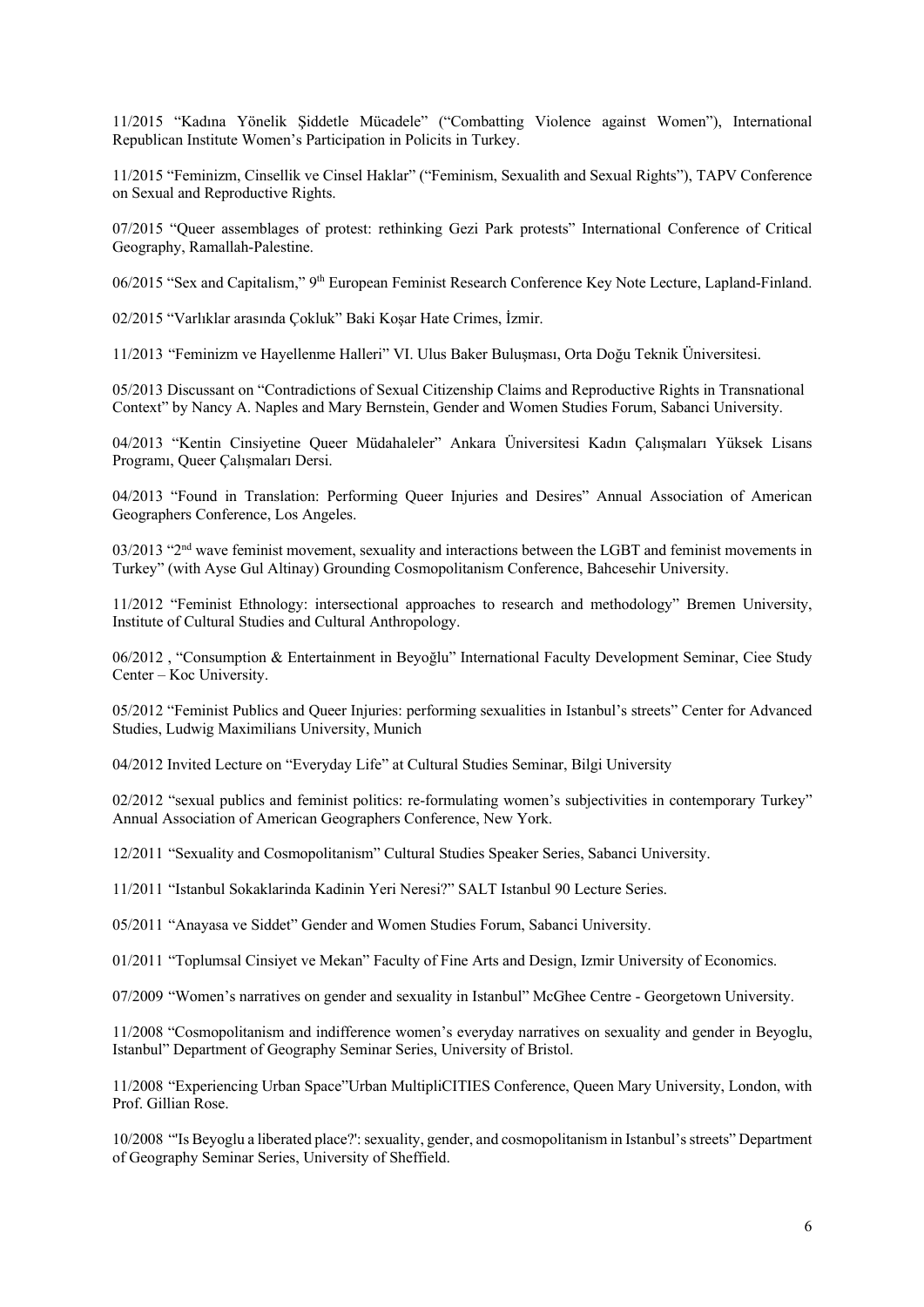08/2008 "Designing spaces of play, leisure, and consumption: public art and small scale urban design projects in CMK and Bedford" Royal Geographic Society - IBG Annual International Conference, London UK.

05/2008 "Urban landscape, memory and walking" UCLA, Von Humboldt Chair Symposium.

04/2008 "Doing / Writing Activist Work" Annual Association of American Geographers Conference, Boston.

04/2008 "Experiencing Urban Aesthetics" Annual Association of American Geographers Conference, Boston, Co-organizer and co-presenter in sessions with G. Rose and M. Degen

02/2008 "State agency and Incoherence in the Cosmopolitan City" Seventh European Social Science History Conference, Lisbon.

04/2007 "Participatory research methods and dilemmas in writing up activism" Annual Association of American Geographers Conference, San Francisco.

04/2007 "Doing Fieldwork: A Physical and Psychological Challenge" Annual Association of American Geographers Conference, San Francisco.

02/2007 "Lesbian Invisibility in Istanbul: Propriety and Politics" Thinking Gender Conference, UCLA Women Studies.

11/2006 "Cosmopolitanism and Beyoglu" Sociology Department, Bogazici University.

09/2005 "Sexuality and Public Space" Istanbul Fragmented, Istanbul Technical University Department of Architecture.

08/2005 "(Un)sexy public spaces: women's everyday narratives on difference in Beyoglu District, Istanbul" Royal Geographic Society - IBG Annual International Conference, London UK.

04/2005 "Not yet: lesbian mobilities and activism in Istanbul" Annual Association of American Geographers Conference, Denver.

03/ 2003 "Walking in Galata" Annual Association of American Geographers Conference, New Orleans.

11/ 2002 "Visual and Lived Experience of Everyday Cosmopolitanism" Art History Department Graduate Student Symposium, Yale University.

#### **SELECTED VIDEO INTERVIEWS**

**(Content info in English provided for each program due to challenges in effective translation)**

03/2021 "GAR Röportaj: 5. Yılında Avrupa Birliği-Türkiye Mutabakatı" Göç Araştırmaları Derneği Röportaj dizisi, https://youtu.be/NdaLJgt7liY (Interview on the 5th year anniversary of EU-Turkey Statement)

09/2020 "Life in a Refugee Camp I & II" Refugee Routes, Academy in Exile Critical Thinking Program at Freie Universität Berlin https://youtu.be/BhbpQaGUu1Y and https://youtu.be/Qdxf604ld-I

09/2020 "Sınırsız Sürgünsüz- Moria: Avrupa'nın ve dünyanın sınırında bir yangın" HDK Göç ve Mülteciler Meclisi: https://youtu.be/vT2DTrmTdEY (Interview on the conditions of refugees on the Greek islands in the aftermath of the Moria Fire)

09/2020 Gülçin Karabağ ile Özel Yayın "Moria mülteci kampı yanalı bir hafta oldu: AB ne yapacağını hala bilmiyor- Begüm Başdaş ile söyleşi" https://youtu.be/KVJ1\_mFa5H4 (Interview on Moria Fire)

09/2020 Son Talilde Onur Öncü'nün konuğu "Dr. Begüm Başdaş ile Moria Kampındaki yangın" https://youtu.be/ri5mOMi9hOw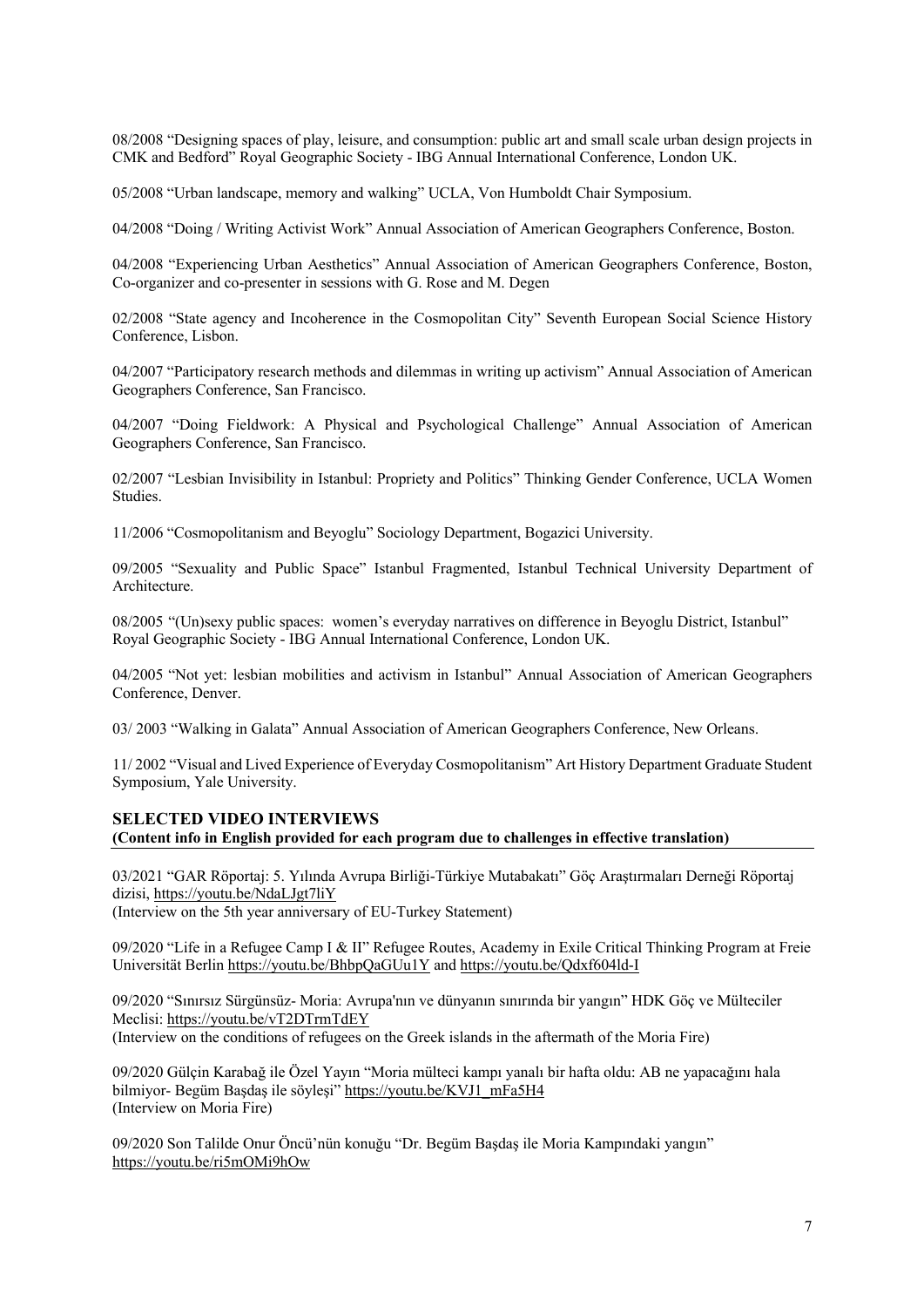(Interview on Moria Fire)

08/2020 Gülçin Karabağ ile Özel Yayın "Koronavirüs sürecinde Yunan adalarındaki mültecilerin son durumu-Konuk: Begüm Başdaş" https://youtu.be/xgoYNh\_-bZE (Interview on the impact of coronavirus on refugees in the Greek islands)

08/2020 Ercüment Akdeniz, "Begüm Başdaş ile konuştuk: Adalardaki Mülteciler Yokluk içinde hayatta kalmak için ne mümkünse yapıyor"

https://www.evrensel.net/haber/412040/adalardaki-multeciler-yokluk-icinde-hayatta-kalmak-icin-nemumkunse-yapiyor

(Interview on poverty and refugees on the Greek islands)

06/2020 Dilek Şen Medyascope TV "Yunanistan Başbakanı Kyriakos Mitsotakis'in iktidarda geçen bir yılı-Konuk: Akademisyen Begüm Başdaş" https://youtu.be/tyRpSK1cPiA (Interview on the first year of the Greek Prime Minister Mitsotakis and his policies)

05/2020 Medyascope Politik Akademi "Salgın sürecinde mülteciler- Ayrımcılık söylemi karşısında dayanışma Konuk: Akademisyen Begüm Başdaş" https://youtu.be/tiW4gciltyU (Interview on discrimination against refugees in corona times)

04/2020 Wolfgang Farkas, "Interview with Begüm Başdaş: Refugees Are Part of Our Future" https://www.bim.hu-berlin.de/de/aktuelles/2020/04/16/refugees-are-part-of-ourfuture/?fbclid=IwAR03PDgvrARA1f3V1F\_Q-OUzzRqkzMpTb6X7RjZRd6DciW9kIRfaxFIGaCw

04/2020 Evrensel WebTV Ercüment Akdeniz'in Konuğu Begüm Başdaş "Korona günlerinde mülteciler: Sığınmacılar biyolojik silah muamelesi görüyor." https://youtu.be/\_3VPfb9MtJg (Interview on discrimination against refugees in corona times)

03/2020 JIN TV Denizcan Abay Özel Dosya: Begüm Başdaş- Mülteciler ve Korona https://youtu.be/IQ1XFzn4en8 (Interview on discrimination against refugees in corona times)

01/2020 Gülçin Karabağ Medyascope "Mülteci hakları insan haklarıdır, mültecileri koruyan politikaların üretilmesi için dayanışmayı güçlendirmeliyiz" – Begüm Başdaş ile söyleşi https://youtu.be/2uMSg0IXgwM (Interview on refugee rights and solidarity mechanisms)

08/2019 Medyascope: "Göç Politikaları Kıskacında: Yunanistan'da ve Akdeniz'de son durum Konuk: Begüm Başdaş" https://youtu.be/erBjv2zIGfc (Interview on Migration policies in Greece and the Mediterranean)

# **TRAININGS FOR NGOs**

15 December 2020 ILGA-Europe "Strategic campaigning on LGBTI+ rights in Turkey" Capacity Building trainging to LGBTI+ Organizations in Turkey

30 November / 4 December 2020 Amnesty International Turkey "Gender, Sexualty and Gender Mainnstreaming" Internal Capacity Building Training for Staff

14 June 2020 Amnesty International Turkey "Gender and Sexualty: Introduction" Internal Capacity Building Training for Fundraising

2012-2018 Amnesty International Turkey, as the Campaigns and Activism Coordinator I provided numerous human rights eduction workshops to activists, students and members.

#### **SCHOLARSHIPS AND AWARDS**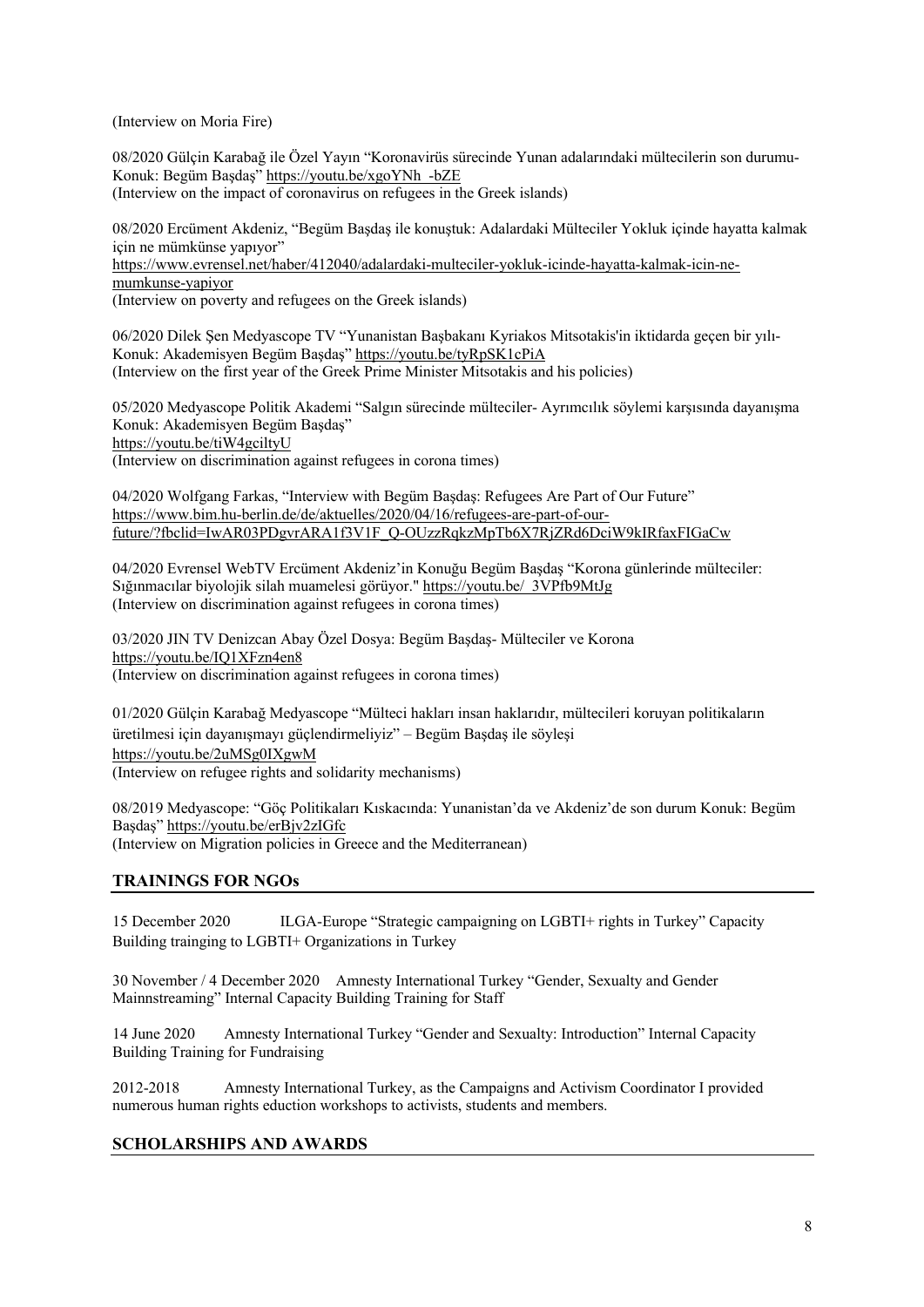| 2018                                           | Rosa Luxemburg Stiftung Scholarship for International Scholars, Berlin |
|------------------------------------------------|------------------------------------------------------------------------|
| 2018                                           | Academy in Exile Scholarship, Forum Transregionale Studien Berlin      |
| UCLA                                           |                                                                        |
| 2007                                           | UCLA Distinguished Teaching Assistant Award, nominee                   |
| 2006                                           | Society of Women Geographers Award                                     |
| 2006 - 2007 Academic Year                      | Dissertation Year Fellowship                                           |
| 2005                                           | Department of Geography Teaching Award                                 |
| 2005                                           | Center for the Study of Women, Travel Grant                            |
| 2005                                           | Citizenship Award, Department of Geography                             |
| 2005, 2004, 2003                               | Department of Geography Travel Grants                                  |
| 2004, 2003                                     | Summer Research Mentorship Fellowships                                 |
| 2003                                           | Henry Bruman Fellowship in Cultural Geography                          |
| 2002                                           | Center for Near Eastern Studies, Travel Grant                          |
| $2001 - 2002$ to $2003 - 2004$ Academic Years  | Non-Resident Tuition Fellowship                                        |
| $2001 - 2002$ Academic Year                    | Geography Departmental Grant                                           |
| $2001 - 2002$ Academic Year                    | Alexander Von Humboldt Stipend                                         |
| <b>UC</b> Riverside                            |                                                                        |
| $1999 - 2000$ and $2000 - 2001$ Academic Years | Non-Resident and Resident Tuition Fellowships                          |
| $1999 - 2000$ and $2000 - 2001$ Academic Years | Gluck Graduate Fellowship                                              |
| $1999 - 2000$ and $2000 - 2001$ Academic Years | Art History Departmental Grant                                         |
| 1999, 2000                                     | ArtsBridge Scholarship                                                 |
| Boğaziçi University                            |                                                                        |
| 1999                                           | B.A. Degree awarded with Honors                                        |

#### **TEACHING EXPERIENCE**

2018 – Present / Lecturer at Alice Salomon University Berlin in MA Social Work as a Human Rights Profession Module "Strategic Campaigning for Human Rights" in Advocacy for Human Rights: Lobby and Communication Strategies

- Lecturer in The University of Art and Industrial Design Linz Gender and Sexuality in Turkey
- Lecturer in Cultural Studies MA Program, Istanbul Bilgi University Istanbul Sexuality Troubles and Queer Theory, New Social Movements
- Lecturer in Department of Tourism Management, Bogazici University Istanbul Human Geography
- Lecturer in Department of Sociology, Bogazici University Istanbul Urban Sociology / Seminar on Social Movements / Sociology of Gender
- Assistant Professor in Department of Anthropology, Yeditepe University Istanbul Feminist Ethnography/ Gender and Culture / Community Awareness / Social Problems / Cultural Anthropology / Regional Studies / Global Cities / Human Geography
- Lecturer in The Department of Humanities and Social Sciences, Istanbul Technical University Istanbul City and Society
- Lecturer in Institute of Health Sciences PhD Program, Marmara University Istanbul Sociology of Organizations

Lecturer in Department of Geography, UCLA